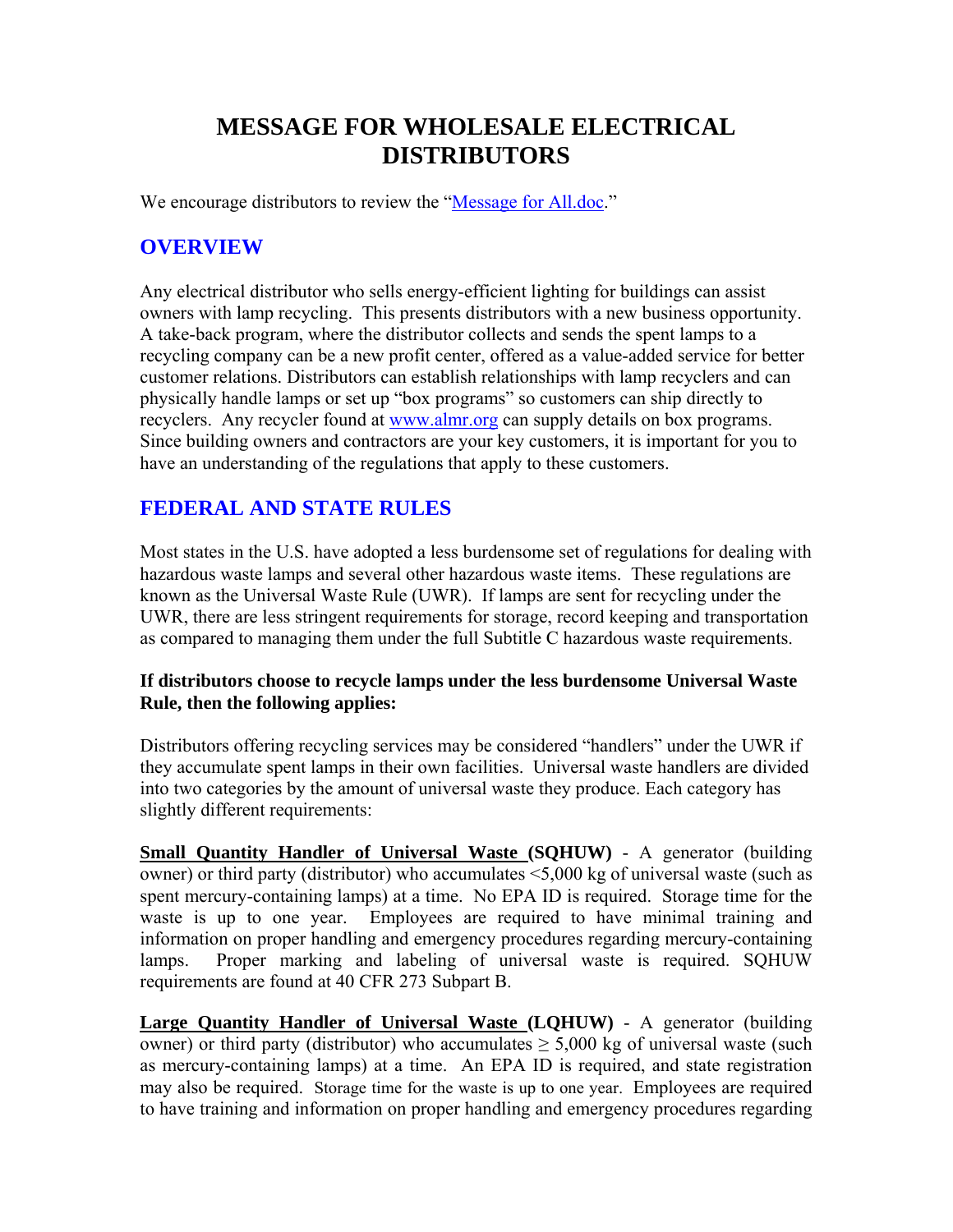mercury-containing lamps. Proper marking and labeling of universal waste is required. LQHUW requirements are found at 40 CFR 273 Subpart C.

**Universal Waste Transporter -** One who engages in the process of transporting waste lamps for  $\leq 10$  days. A transporter may not store, accumulate, dispose, dilute, or treat universal waste lamps. No EPA ID is required. Proper marking and labeling of waste lamps is required. Transporter requirements are found at 40 CFR 273 Subpart D.

Both SQHUWs and LQHUWs are exempt from the full Subtitle C hazardous waste (HW) manifest requirements. A record of shipment is required for LQHUWs, and may take the form of a bill of lading (BOL) or other shipping document. In both cases, shipments can be made through a common carrier, instead of a certified hazardous waste hauler. No analytical testing or reporting of lamps is needed for recycling.

In summary, the following applies:

- Accumulation- can be for up to one year
- Transportation- can be done via common carrier
- No permitting is required

#### **CRUSHING**

Under federal regulations, intentionally breaking lamps (crushing) is considered "treatment." Those who treat lamps (e.g., by drum-top crushing) are subject to full Subtitle C regulations rather than the UWR regulations. For more information on crushing, please see the "Message for All.doc." However, certain authorized state programs allow both whole and intentionally crushed lamps to be managed under the UWR. Handlers that choose to intentionally crush lamps must do so in accordance with authorized state programs. For more information specific to your state, consult the Stateby-State Stringency Comparison Table, "Message re- State Stringency.doc."

As a distributor, if you offer lamp recycling "box programs" to your customers, and you do not accumulate or store spent lamps in your own facilities, you are not typically subject to hazardous waste regulations. A box program involves setting up an arrangement for your customer to purchase a lamp storage box for which the transportation and recycling costs are prepaid.

#### **LIGHTING RETROFITS**

As a distributor, you are frequently involved in the sale of efficient lamps for retrofits. Any lighting retrofit will generate a large number of waste lamps. These lamps may contain some combination of mercury, cadmium, antimony and lead. Environmental considerations call for everyone involved in a lighting retrofit project to pay close attention to proper disposal of this waste.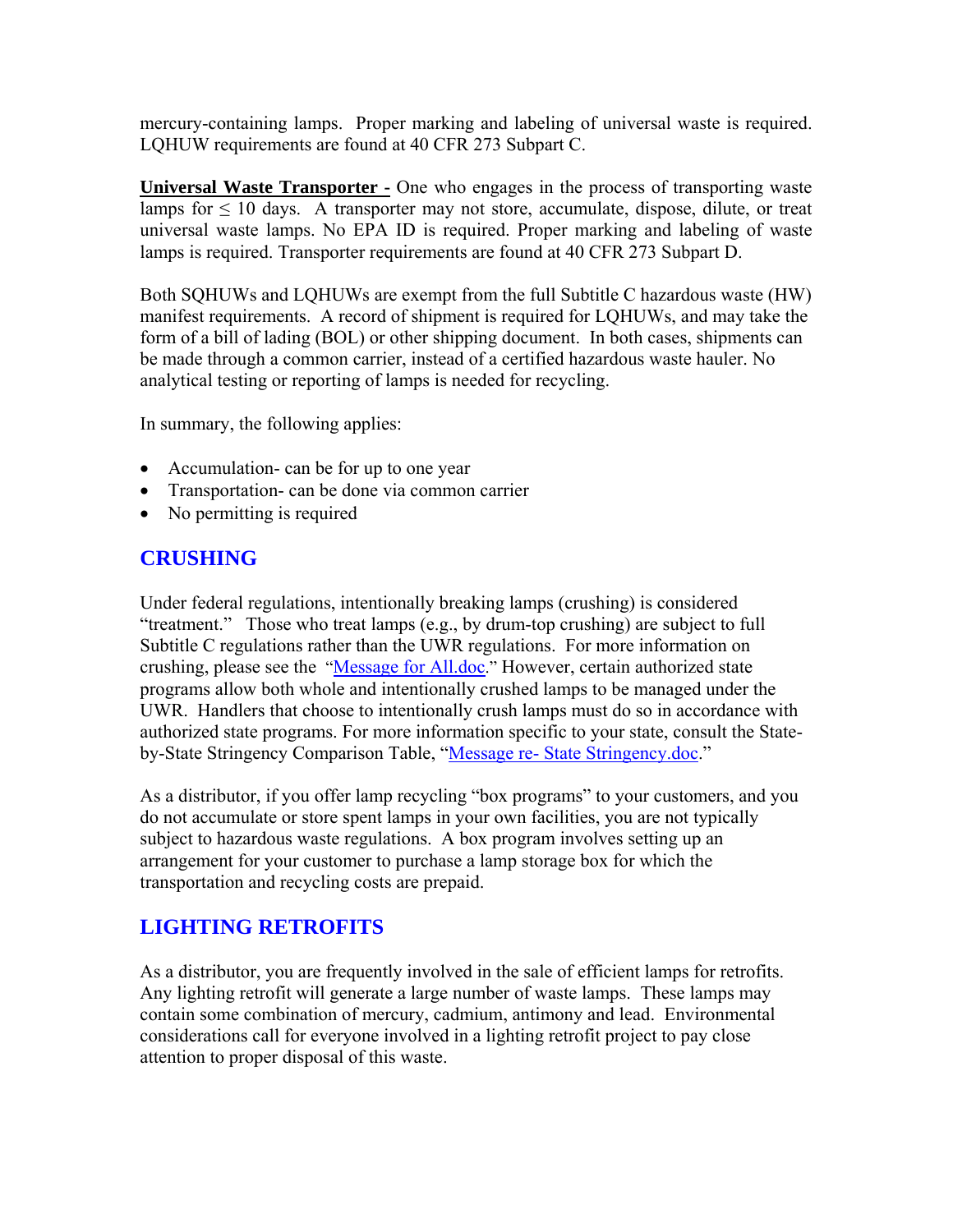The services of a competent, properly licensed, recycling service for both lamps and ballasts is highly recommended for any retrofit project. It should be noted that the most significant environmental enforcement actions concerning incorrect handling of waste lamps and ballasts have involved lighting retrofits.

In the U.S., if the lamps classify as hazardous waste, it is the responsibility of the *owner* to manage the waste correctly; and *contractors* involved may share that *legal responsibility.* While distributors have no specific legal responsibility for end-of-life management of the lamps they sell (except for lamps in their own facilities), distributors can be influential in assisting customers with recycling options.

### **OTHER JURISDICTIONS**

The Canadian provinces have similar concerns about environmentally responsible lamp disposal. Lamp recyclers are also available in Canada. The [www.lamprecycle.org](http://www.lamprecycle.org/) website has information on lamp disposal and recyclers in Canada. Mexico has passed a version of the U.S. UWR, which includes mercury-containing lamps. Implementation is the responsibility of the 31 states. Details are not yet available.

## **LAMP BREAKAGE**

While lamp breakage is of some concern to distributors (primarily if you receive shipments with broken lamps into your warehouse), the parties most concerned with this issue are your customers, the *contractors* and *owners*.

The major exposure to mercury in lamps arises from lamp breakage. As the old lamps are removed from their sockets, they should be carefully packed to avoid breakage. Federal rules suggest using the cartons supplied with the new lamps for this purpose; alternatively, the lamp recycling service may be able to provide larger containers that will minimize the labor and handling involved. States have different requirements regarding the number of broken lamps that can be included in a shipment of universal waste lamps. Careful handling of waste lamps will, therefore, minimize disposal costs.

For more information specific to your state, consult the State-by-State Stringency Comparison Table. We also encourage you to set up recycling programs for the spent mercury-containing lamps in your own facilities.

## **SETTING UP RECYCLING SERVICES**

Recycling services are provided by Association of Lighting and Mercury Recyclers (ALMR) member companies anywhere in the United States and its territories, Mexico and Canada. Services are available to large lamp users, small businesses, contractors, municipal government agencies and they are also available to households and the public through household waste collection programs. Either directly or through a network of transportation and solid waste contractors, material can be picked up in any U.S.